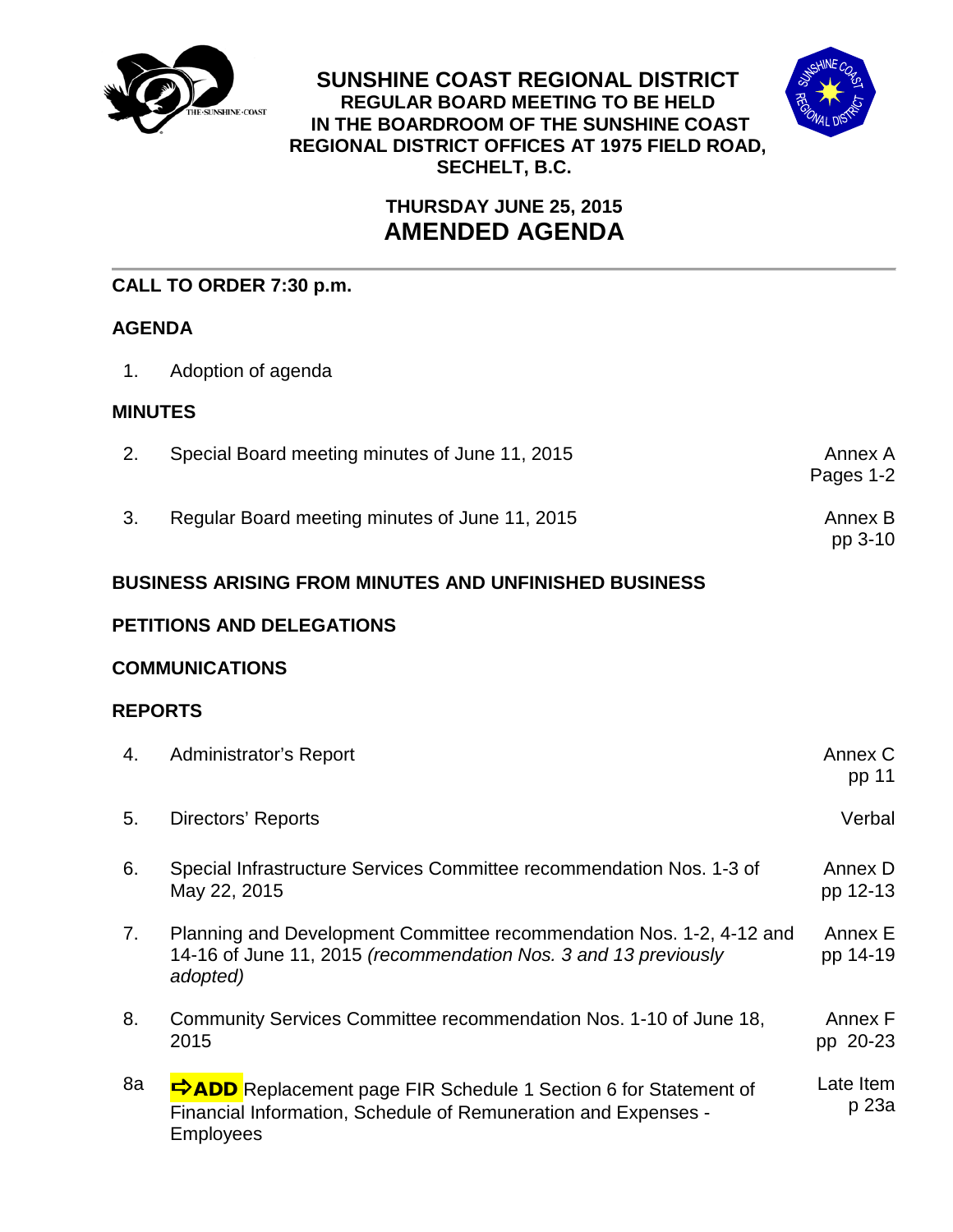| 8b             | <b>DADD</b> Corporate and Administrative Services Committee<br>recommendation Nos. 4 and 5 of June 25, 2015                                                                  | Late Item<br>p 23b  |
|----------------|------------------------------------------------------------------------------------------------------------------------------------------------------------------------------|---------------------|
| <b>MOTIONS</b> |                                                                                                                                                                              |                     |
| 9.             | THAT the resignation of Les Falk from the Area A Advisory Planning<br>Commission be received.                                                                                |                     |
| 9a             | <b>SADD</b> THAT the appointment of Angie Legault as Interim Chief<br>Administrative Officer be affirmed.                                                                    |                     |
| <b>BYLAWS</b>  |                                                                                                                                                                              |                     |
| 10.            | "Elphinstone Official Community Plan Bylaw No. 600.6, 2015"<br><b>Receipt of staff report</b><br><b>First Reading</b><br>(Voting - Electoral Area Directors - One Vote Each) | Annex G<br>pp 24-35 |
| 11.            | "West Howe Sound Official Community Plan Bylaw No. 640.1, 2015"<br><b>First Reading</b><br>(Voting - Electoral Area Directors - One Vote Each)                               | Annex H<br>pp 36-47 |
|                | 12. "Roberts Creek Official Community Plan Bylaw No. 641.4, 2015"<br><b>First Reading</b><br>(Voting - Electoral Area Directors - One Vote Each)                             | Annex I<br>pp 48-57 |

#### **NEW BUSINESS**

#### **IN CAMERA**

THAT the public be excluded from attendance at the meeting in accordance with Section 90 (1) (k) and 2 (b) of the *Community Charter* "negotiations and related discussions respecting the proposed provision of a municipal service…" and "the consideration of information received and held in confidence relating to negotiations between the municipality and a provincial government…".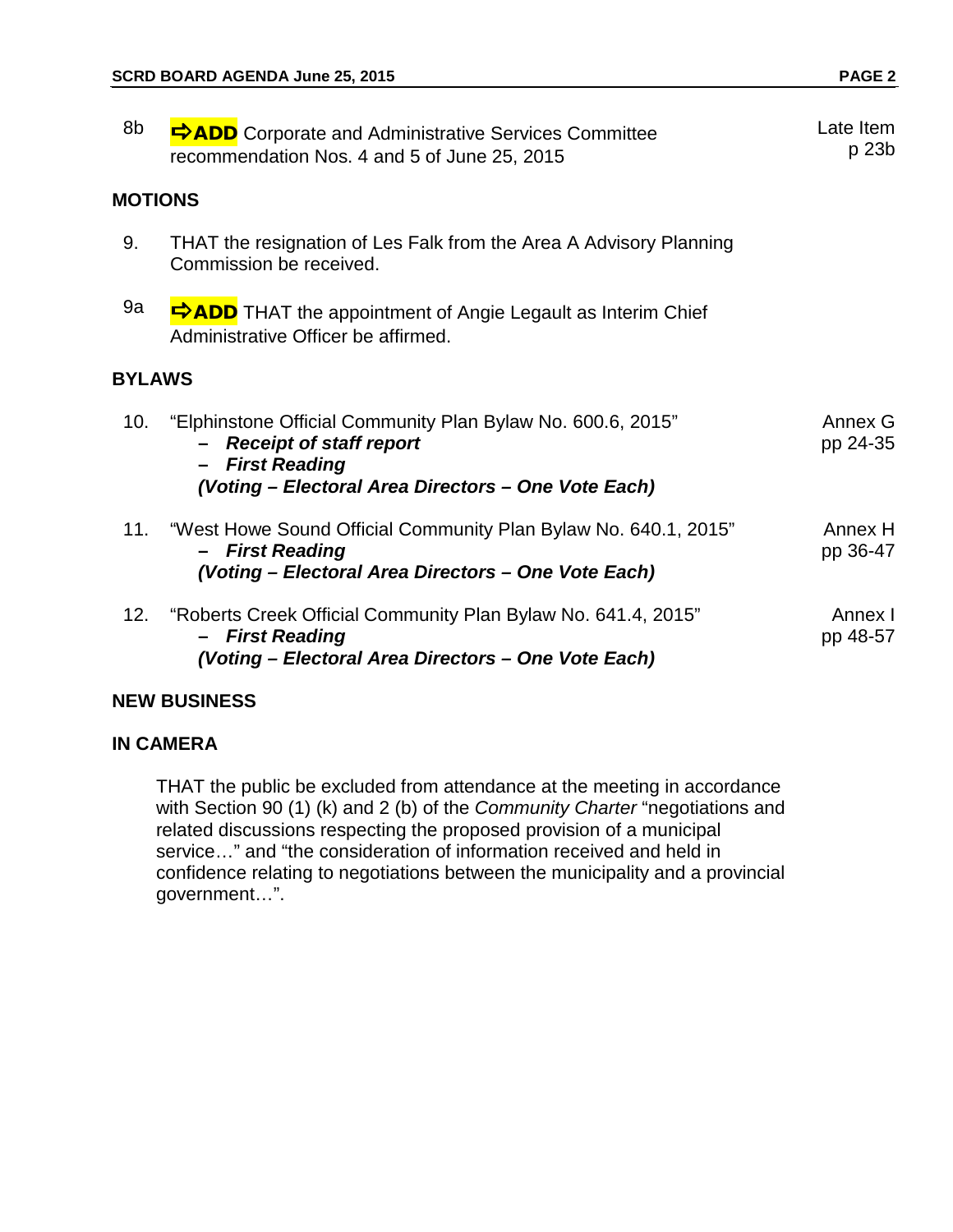#### **Sunshine Coast Regional District** 2014 **Schedule of Remuneration and Expenses**

#### 2. Employees

|                        | <b>POSITION</b>                                                       |    | <b>REMUNERATION</b> |     | <b>EXPENSES</b> |
|------------------------|-----------------------------------------------------------------------|----|---------------------|-----|-----------------|
| <b>ALLEN, ANDREW</b>   | Senior Planner                                                        | \$ | 88,120              | \$  | 3,759           |
| <b>BAUMAN, BRUCE</b>   | <b>Manager Recreation</b>                                             | \$ | 108,712             | Ŝ   | 5,108           |
| <b>BOUTILIER, KRIS</b> | Senior Information Tech Coordinator                                   | \$ | 75,941              | \$. | 760             |
| <b>CROSBY, DAVID</b>   | <b>Manager Utility Services</b>                                       | \$ | 91,020              | \$  | 168             |
| DAY, JACKIE            | <b>Manager Financial Services</b>                                     | \$ | 98,759              | -S  | 1,329           |
| ELSNER, WILLIAM        | <b>Emergency Program Co-ordinator</b>                                 | \$ | 75,178              | Ŝ.  | 2,426           |
| <b>FENWICK, PAUL</b>   | <b>GM Community Services</b>                                          | \$ | 111,909             | \$. | 1,173           |
| <b>FRANCE, JOHN</b>    | Chief Adminstrative Officer                                           | \$ | 161,234             | S   | 9,037           |
| <b>GEBKA, GREGORY</b>  | Planner II                                                            | \$ | 81,963              | Ś   | 1,815           |
| <b>HEMSTALK, DAN</b>   | <b>Utilities Coordinator</b>                                          | \$ | 80,623              | s   | 1,292           |
| <b>HEPPNER, SHARON</b> | Manager Technology (IT/GIS)                                           | \$ | 100,775             | s   | 730             |
| JOHNSON, KEVIN         | Senior Water Technician                                               | \$ | 82,079              | s   | 1,825           |
| LAYE, SHANE            | Corporate Energy Manager                                              | \$ | 77,721              | \$. | 2,961           |
| LEGAULT, ANGIE         | <b>Manager Legislative Services</b>                                   | \$ | 97,853              | \$  | 4,705           |
| OLMSTEAD, STEVEN       | <b>GM Planning and Development</b>                                    | \$ | 125,410             | \$  | 2,937           |
| PERREAULT, TINA        | Treasurer                                                             | \$ | 96,860              | Ŝ   | 8,540           |
| <b>RAFAEL, DAVID</b>   | Senior Planner                                                        | \$ | 92,656              | \$  | 1,082           |
| ROBINSON, KEN          | <b>Manager Facility Operations</b>                                    | \$ | 86,170              | Ŝ   | 1,349           |
| <b>SHOJI, BRYAN</b>    | <b>GM Infrastructure Services</b>                                     | \$ | 125,179             | -Ŝ  | 5,446           |
| <b>STEVENS, BOB</b>    | Fire Chief Gibsons & District VFD                                     | \$ | 100,837             | Ŝ   | 2,192           |
| STOKER, LINDSAY        | <b>HR Officer</b>                                                     | \$ | 78,181              | Ŝ   | 3,435           |
| VANVELZEN, ALLEN       | <b>Assistant Supervisor Facilities</b>                                | \$ | 75,339              | -S  | 2,037           |
| <b>WALKEY, SHANE</b>   | Utilities Superintendent                                              | \$ | 91,228              | -S  | 2,554           |
| <b>WILLIAMS, ROB</b>   | Manager Transit & Fleet                                               | \$ | 85,974 \$           |     | 377             |
|                        | Consolidated total of employees with remuneration of \$75,000 or less |    | \$9,376,302         |     | 123,934         |
|                        | <b>Total: Employees</b>                                               | В. | \$11,666,023        |     | \$190,973       |

| Total remuneration - elected officials, and members of the Board of Directors             |    | 282,296        |
|-------------------------------------------------------------------------------------------|----|----------------|
| Total remuneration - employees                                                            | в. | 11,666,023     |
| Subtotal (Balanced to T4's, T4A's plus Box 70-Municipal Officer expense allowance)        |    | 11,948,319     |
| Reconciling Items **                                                                      |    | See Note Below |
| Total per Consolidated Financial Statements (Note 23 - Expense and Expenditure by Object) |    | 14,087,527     |
| lVariance **                                                                              |    | (2, 139, 208)  |

#### Notes:

#### \*\*Reconciliation/Variance:

The Sunshine Coast Regional District attests to the accuracy of the figures presented. A reconciliation between the schedules to the Statement of Financial Information (the schedule showing remuneration from payroll T4 and expenses from accounts payable) and the Consolidated Financial Statements (Note 23 - Expense and Expenditure by Object - Salaries wages and benefits) is not possible, as the following transactions are not included on both statements.

\*Employer portions of Employment Insurance, Canada Pension and Municipal Superannuation

\*Disability and extended health benefits paid, not included as taxable benefits

\*Accrued liabilities - annual leave, vacation pay, bank time, retirement benefit, wages